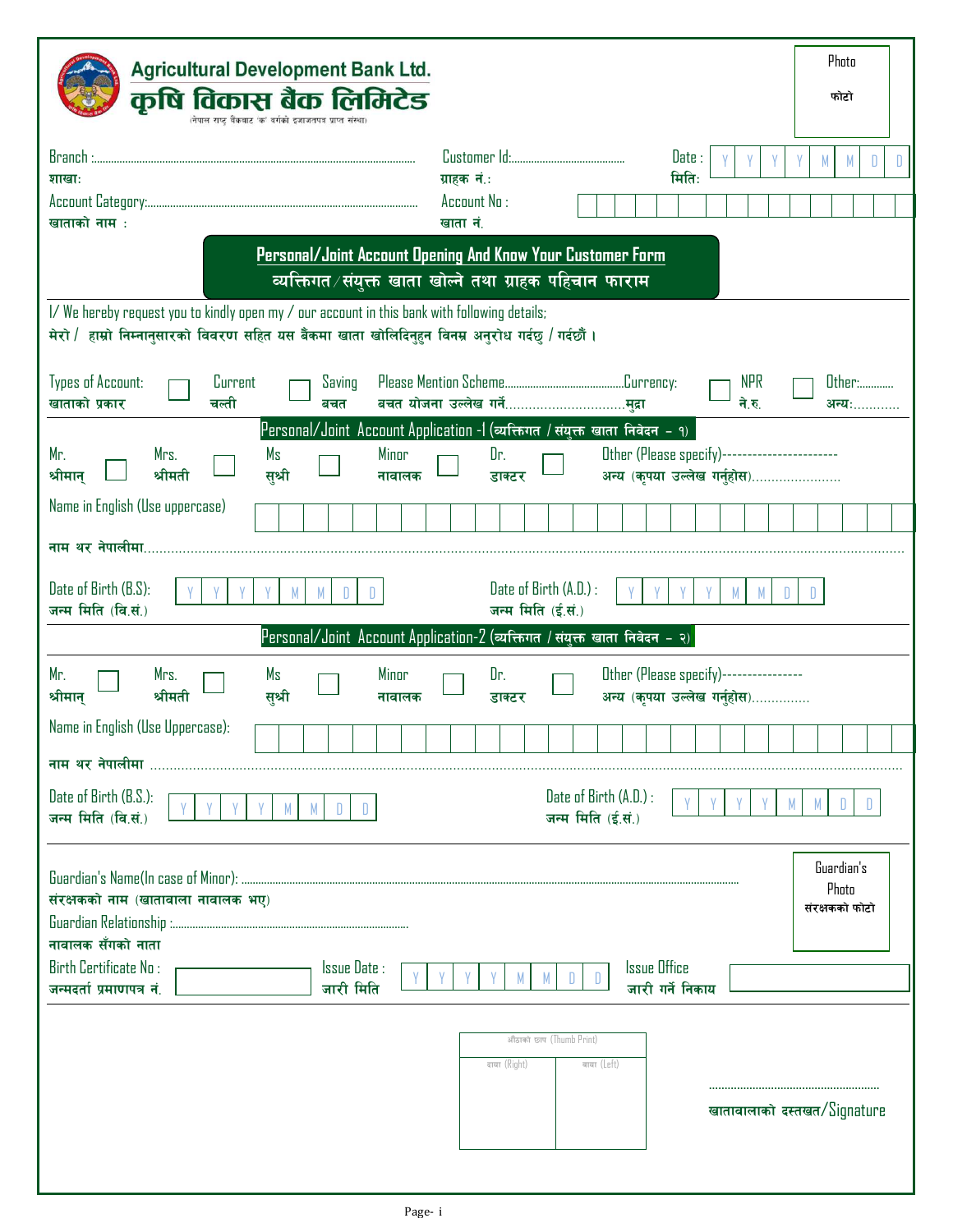|                                                                                                                                                                                                                                                               |                                                                                   |                                                                                                   |                                                                                                                             | Know Your Customer (ग्राहक पहिचान विवरण)                                                                                                                                                                                                                |                                                                                                                                                                                                       |                                                                       |
|---------------------------------------------------------------------------------------------------------------------------------------------------------------------------------------------------------------------------------------------------------------|-----------------------------------------------------------------------------------|---------------------------------------------------------------------------------------------------|-----------------------------------------------------------------------------------------------------------------------------|---------------------------------------------------------------------------------------------------------------------------------------------------------------------------------------------------------------------------------------------------------|-------------------------------------------------------------------------------------------------------------------------------------------------------------------------------------------------------|-----------------------------------------------------------------------|
| Gender:<br>लिङ्ग                                                                                                                                                                                                                                              | Male<br>पुरुष                                                                     | Female<br>महिला                                                                                   | Other<br>अन्य                                                                                                               |                                                                                                                                                                                                                                                         | अन्य कृपया उल्लेख गर्नुहोस                                                                                                                                                                            |                                                                       |
| Marital Status :<br>वैवाहिक अवस्था                                                                                                                                                                                                                            | Single<br>अविवाहित                                                                | Married<br>विवाहित                                                                                | Widow<br>विदुर ∕ विधवा                                                                                                      | <b>Divorce</b><br>सम्बन्ध विच्छेद                                                                                                                                                                                                                       | अन्य कृपया उल्लेख गर्नुहोस                                                                                                                                                                            |                                                                       |
|                                                                                                                                                                                                                                                               | Address/ठेगाना                                                                    |                                                                                                   | Permanent/ स्थायी ठेगाना                                                                                                    |                                                                                                                                                                                                                                                         | Current/ हालको ठेगाना                                                                                                                                                                                 |                                                                       |
| Province /प्रदेश<br>District/जिल्ला<br>Ward No/वार्ड नं.<br>House No/ घर नं.<br>Country / देश                                                                                                                                                                 | Rural /Municipality/ गाउँपालिका /नगरपालिका<br>Tole,Street,Road/गाउँ,टोल,पथ        |                                                                                                   |                                                                                                                             |                                                                                                                                                                                                                                                         |                                                                                                                                                                                                       |                                                                       |
| <b>Contact Address</b>                                                                                                                                                                                                                                        | <b>Office</b>                                                                     |                                                                                                   |                                                                                                                             | Residence :                                                                                                                                                                                                                                             |                                                                                                                                                                                                       | .Post Box No:                                                         |
| सम्पर्क ठेगानाः<br>E-mail:<br>इमेल<br>Landline No:<br>घरको फोन नं.<br>Citizenship No:<br>नागरिकता नं.<br><b>Voters ID</b><br>मतदाता परिचयपत्र नं.<br>Driving License No:<br>सवारीचालक नं.<br>Passport No:<br>राहादानी नं.<br>अन्य आधिकारिक परिचयपत्रको प्रकार | कार्यालय<br>Please Mention (कृपया उल्लेख गर्नुहोस)                                | वश्मिने गरी उल्लेख गर्नुहोस                                                                       | Issue Date:<br>Y<br>Y<br>जारी मिति<br>Issue Date:<br>Y<br>जारी मिति<br>Issue Date:<br>जारी मिति<br>Issue Date:<br>जारी मिति | निवास<br>Mobile No:<br>मोवाइल नं.<br>PAN No:<br>स्थायी लेखा नं.<br>Y<br>M<br>M<br>$\mathbb{D}$<br>Y<br>Y<br>М<br>M<br>$D$   $D$<br>Y<br>Valid Date:<br>$D$ $D$<br>M<br>M<br>अन्तिम मिति<br>Valid Date:<br>$D$ $D$<br>M<br>अन्तिम मिति<br>प्रमाणपत्र नं. | <b>Issue Office:</b><br>जारी गर्ने निकाय<br><b>Issue Office:</b><br>जारी गर्ने निकाय<br><b>Issue Office:</b><br>МM<br>$D$ $D$<br>Y<br>Y<br><b>Issue Office:</b><br>M M<br>$D$ $D$<br>जारी गर्ने निकाय | पोष्ट बक्स नं.<br>जारी गर्ने निकाय<br>जारी गर्ने निकाय                |
| <b>Education:</b><br>शिक्षा                                                                                                                                                                                                                                   | <b>Illiterate</b><br>निरक्षर                                                      | SLC/SEE<br>Literate<br>एस.ई.ई.<br>साक्षर                                                          |                                                                                                                             | $10 + 2$<br>Diploma<br>$90 + 3$<br>स्नातक                                                                                                                                                                                                               | Master<br>Other:.<br>स्नातकोत्तर<br>अन्य                                                                                                                                                              |                                                                       |
| Tenant/ भाडामा बस्ने भएमा<br>Name of Owner:<br>घरधनीको नाम<br>Address:                                                                                                                                                                                        |                                                                                   |                                                                                                   |                                                                                                                             | Mobile No:<br>मोवाइल नं.                                                                                                                                                                                                                                | Land Line No:<br>घरधनीको घरको फोन नं.                                                                                                                                                                 |                                                                       |
| ठेगाना<br>Occupation/पेशा<br><b>Govt.</b> Service<br>सरकारी सेवा<br>Retired<br>सेवा निवृत्त<br>Self Employee/स्वरोजगार<br>Doctor<br>चिकित्सक                                                                                                                  | वश्मिने गरी उल्लेख गर्नुहोस<br><b>House Wife</b><br>गृहणी<br>Engineer<br>अभियानता | Public/Private Sector -<br>सार्वजनिक ∕ निजी कोष<br>Minor<br>नावालक<br>7CA/Auditor<br>लेखा परिक्षक | NGO/INGO<br><sup>」</sup> ाएनजिओ ∕ आइएनजिओ <sup> </sup><br>Teaching<br>अध्यापन                                               | Expert<br>बिशेषज्ञ<br><b>Senior Citizen</b><br>जेष्ठ नागरिक<br>Business <sub>I</sub><br>व्यवसाय                                                                                                                                                         | <b>Student</b><br>विद्यार्थी<br>व्यापारी<br>Other:<br>अन्य उल्लेख गर्नुहोस<br>1Agriculture<br>कृषि<br>अन्य उल्लेख गर्नुहोस                                                                            | <b>Business</b><br>Agriculture<br>कृषि<br>खातावालाको दस्तखत/Signature |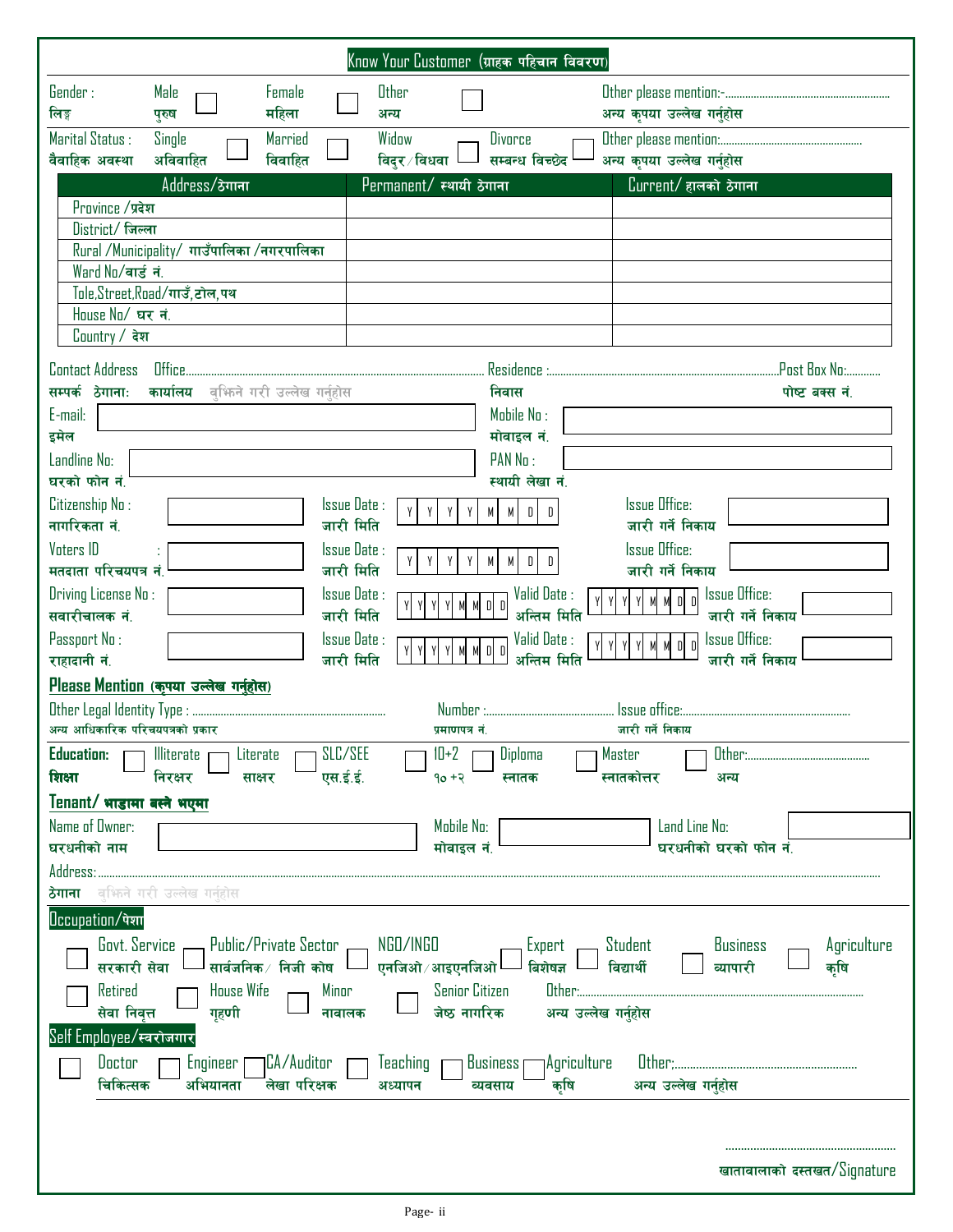| <b>Family Details (परिवारका सदस्यहरुको विवरण</b> )                                                      |                                                                     |                                                                                                                                                          |                                                     |                                             |                                                       |                                       |                                                   |
|---------------------------------------------------------------------------------------------------------|---------------------------------------------------------------------|----------------------------------------------------------------------------------------------------------------------------------------------------------|-----------------------------------------------------|---------------------------------------------|-------------------------------------------------------|---------------------------------------|---------------------------------------------------|
| S.N.<br>क्र.सं.                                                                                         | Relationship<br>नाता                                                | Full Name*<br>पुरा नाम थर                                                                                                                                | Type of<br><b>Document</b><br>परिचयपत्रको<br>प्रकार | <b>Document</b><br>Number<br>प्रमाणपत्र नं. | <b>Issue District</b><br>जारी गर्ने<br>निकाय ∕ जिल्ला | Issue Date<br>जारी मिति<br>YYYY-MM-DD | <b>Valid Date</b><br>अन्तिम<br>मिति<br>YYYY-MM-DD |
| ٩                                                                                                       | Father*/ बवा                                                        |                                                                                                                                                          |                                                     |                                             |                                                       |                                       |                                                   |
| २                                                                                                       | Mother <sup>*</sup> / आमा                                           |                                                                                                                                                          |                                                     |                                             |                                                       |                                       |                                                   |
| Ę                                                                                                       | Grand Father*/ बाजे                                                 |                                                                                                                                                          |                                                     |                                             |                                                       |                                       |                                                   |
| R                                                                                                       | $Spouse/$ पति, पत्नी                                                |                                                                                                                                                          |                                                     |                                             |                                                       |                                       |                                                   |
| X                                                                                                       | $S$ on /छोरा                                                        |                                                                                                                                                          |                                                     |                                             |                                                       |                                       |                                                   |
| ६                                                                                                       | $S$ on/छोरा                                                         |                                                                                                                                                          |                                                     |                                             |                                                       |                                       |                                                   |
| $\mathbf{v}$                                                                                            | Daughter/छोरी                                                       |                                                                                                                                                          |                                                     |                                             |                                                       |                                       |                                                   |
| ς                                                                                                       | Daughter / छोरी                                                     |                                                                                                                                                          |                                                     |                                             |                                                       |                                       |                                                   |
| ९                                                                                                       | Daughter in Law/ बुहारी                                             |                                                                                                                                                          |                                                     |                                             |                                                       |                                       |                                                   |
| 9o                                                                                                      | Father In Law/ ससूरा                                                |                                                                                                                                                          |                                                     |                                             |                                                       |                                       |                                                   |
| 99                                                                                                      | Mother in Law / सास्                                                |                                                                                                                                                          |                                                     |                                             |                                                       |                                       |                                                   |
|                                                                                                         |                                                                     | Note: If Document Type is seleceted then Document No Should be Compulsory (यदी परिचय पत्रको प्रकार छ्नोट गरेमा प्रमाण पत्र नं. अनिवार्य राख्नु पर्ने छ ) |                                                     |                                             |                                                       |                                       |                                                   |
|                                                                                                         |                                                                     | Associated Profession/Business and Estimated Annual Income (संलग्न रहेको पेशा व्यवसाय र अनुमानित बार्षिक आम्दानी                                         |                                                     |                                             |                                                       |                                       |                                                   |
|                                                                                                         |                                                                     | ग्राहक नावालक,विद्यार्थी,गृहणी भएमा एकाघर परिवारको पेशा तथा आम्दानी उल्लेख गर्नुहोस ।                                                                    |                                                     |                                             |                                                       |                                       |                                                   |
|                                                                                                         | Upt to I Lakh                                                       | Upto to 5 Lakh<br>Upto 10 Lakh                                                                                                                           |                                                     | Upto 25 Lakh                                |                                                       | Above 25 Lakh                         |                                                   |
|                                                                                                         | रु.१ लाख सम्म                                                       | रु.५ लाख सम्म<br>रु.१० लाख सम्म                                                                                                                          |                                                     | रु. २५ लाख सम्म                             |                                                       | रु.२५ लाखभन्दा माथि                   |                                                   |
| S.n                                                                                                     | Name of Income holder                                               | Name of                                                                                                                                                  | Address                                             | Designation                                 | <b>Estimate</b>                                       | <b>Phone No</b>                       |                                                   |
|                                                                                                         | क.सं.<br><b>Family Member</b>                                       | <b>Organization</b>                                                                                                                                      | ठेगाना                                              | पद                                          | Annual Income                                         | पारिवारीक सदस्यको                     |                                                   |
|                                                                                                         | आम्दानी गर्ने पारिवारिक                                             | कार्यरत संस्थाको                                                                                                                                         |                                                     |                                             | अनुमानित                                              | फोन                                   |                                                   |
|                                                                                                         | सदस्यको नाम                                                         | नाम                                                                                                                                                      |                                                     |                                             | बार्षिक आम्दानी                                       |                                       |                                                   |
| ٩                                                                                                       |                                                                     |                                                                                                                                                          |                                                     |                                             |                                                       |                                       |                                                   |
| २                                                                                                       |                                                                     |                                                                                                                                                          |                                                     |                                             |                                                       |                                       |                                                   |
|                                                                                                         |                                                                     |                                                                                                                                                          |                                                     |                                             |                                                       |                                       |                                                   |
|                                                                                                         | Income Source Details (आम्दानीको श्रोत विवरण)                       |                                                                                                                                                          |                                                     |                                             |                                                       |                                       |                                                   |
| Salary<br><b>Rental Income</b><br>Commission<br>Return on Investment<br><b>Business</b>                 |                                                                     |                                                                                                                                                          |                                                     |                                             |                                                       |                                       |                                                   |
| लगानीमा प्रतिफल<br>कमिशन<br>भाडा आम्दानी<br>तलब<br>व्यापार                                              |                                                                     |                                                                                                                                                          |                                                     |                                             |                                                       |                                       |                                                   |
|                                                                                                         | Disposal of Assets                                                  |                                                                                                                                                          |                                                     | Others (Please specify)                     |                                                       |                                       |                                                   |
| सम्पत्ति बेचबिखन<br>अन्य उल्लेख गर्नुहोस                                                                |                                                                     |                                                                                                                                                          |                                                     |                                             |                                                       |                                       |                                                   |
| Estimated Annual Transaction (अनुमानित बार्षिक कारोबार)                                                 |                                                                     |                                                                                                                                                          |                                                     |                                             |                                                       |                                       |                                                   |
| Upt to I Lakh<br>Upto 25 Lakh<br>Upto to 5 Lakh<br>Upto 10 Lakh<br>Upto 50 Lakh<br>Above 50 Lakh        |                                                                     |                                                                                                                                                          |                                                     |                                             |                                                       |                                       |                                                   |
| रु.५० लाख सम्म<br>रु.१ लाख सम्म<br>रु.५ लाख सम्म<br>रु.१० लाख सम्म<br>रु. २५ लाख सम्म<br>रु.५० लाख माथि |                                                                     |                                                                                                                                                          |                                                     |                                             |                                                       |                                       |                                                   |
|                                                                                                         |                                                                     | Estimated Annual Transaction No (अनुमानित बार्षिक कारोबार संख्या)                                                                                        |                                                     |                                             |                                                       |                                       |                                                   |
|                                                                                                         |                                                                     |                                                                                                                                                          |                                                     |                                             |                                                       |                                       |                                                   |
| २५ वटा सम्म                                                                                             | Upt to 25 Transaction                                               | Upt to 50 Transaction<br>५० वटा सम्म                                                                                                                     | Upt to 100 Transaction<br>१०० वटा सम्म              |                                             | Above 100 Transaction<br>१०० भन्दा माथि               |                                       |                                                   |
|                                                                                                         |                                                                     |                                                                                                                                                          |                                                     |                                             |                                                       |                                       |                                                   |
|                                                                                                         | Purpose of Account (खाताको उद्देश्य)                                |                                                                                                                                                          |                                                     |                                             |                                                       |                                       |                                                   |
| Saving                                                                                                  | Salary<br><b>TR</b> Payment<br>Others<br>Remittance<br>Loan Payment |                                                                                                                                                          |                                                     |                                             |                                                       |                                       |                                                   |
| विप्रेषण<br>कर्जा भुक्तानी<br>कारोबार भूक्तानी<br>अन्य उल्लेख गर्नुहोस<br>बचत<br>तलब                    |                                                                     |                                                                                                                                                          |                                                     |                                             |                                                       |                                       |                                                   |
| Foreign Citizen Unly (विदेशी नागरिकको हकमा)                                                             |                                                                     |                                                                                                                                                          |                                                     |                                             |                                                       |                                       |                                                   |
| Passport No:<br><b>Issuing Country:</b>                                                                 |                                                                     |                                                                                                                                                          |                                                     |                                             |                                                       |                                       |                                                   |
|                                                                                                         | <b>Issued Date AD:</b>                                              |                                                                                                                                                          |                                                     | Visa Expiry Date AD:                        |                                                       |                                       |                                                   |
|                                                                                                         |                                                                     |                                                                                                                                                          |                                                     |                                             |                                                       |                                       |                                                   |
|                                                                                                         |                                                                     |                                                                                                                                                          |                                                     |                                             |                                                       |                                       |                                                   |
|                                                                                                         |                                                                     |                                                                                                                                                          |                                                     |                                             |                                                       |                                       |                                                   |
|                                                                                                         |                                                                     |                                                                                                                                                          |                                                     |                                             |                                                       |                                       |                                                   |
|                                                                                                         |                                                                     |                                                                                                                                                          |                                                     |                                             |                                                       | खातावालाको दस्तखत/Signature           |                                                   |
|                                                                                                         |                                                                     |                                                                                                                                                          |                                                     |                                             |                                                       |                                       |                                                   |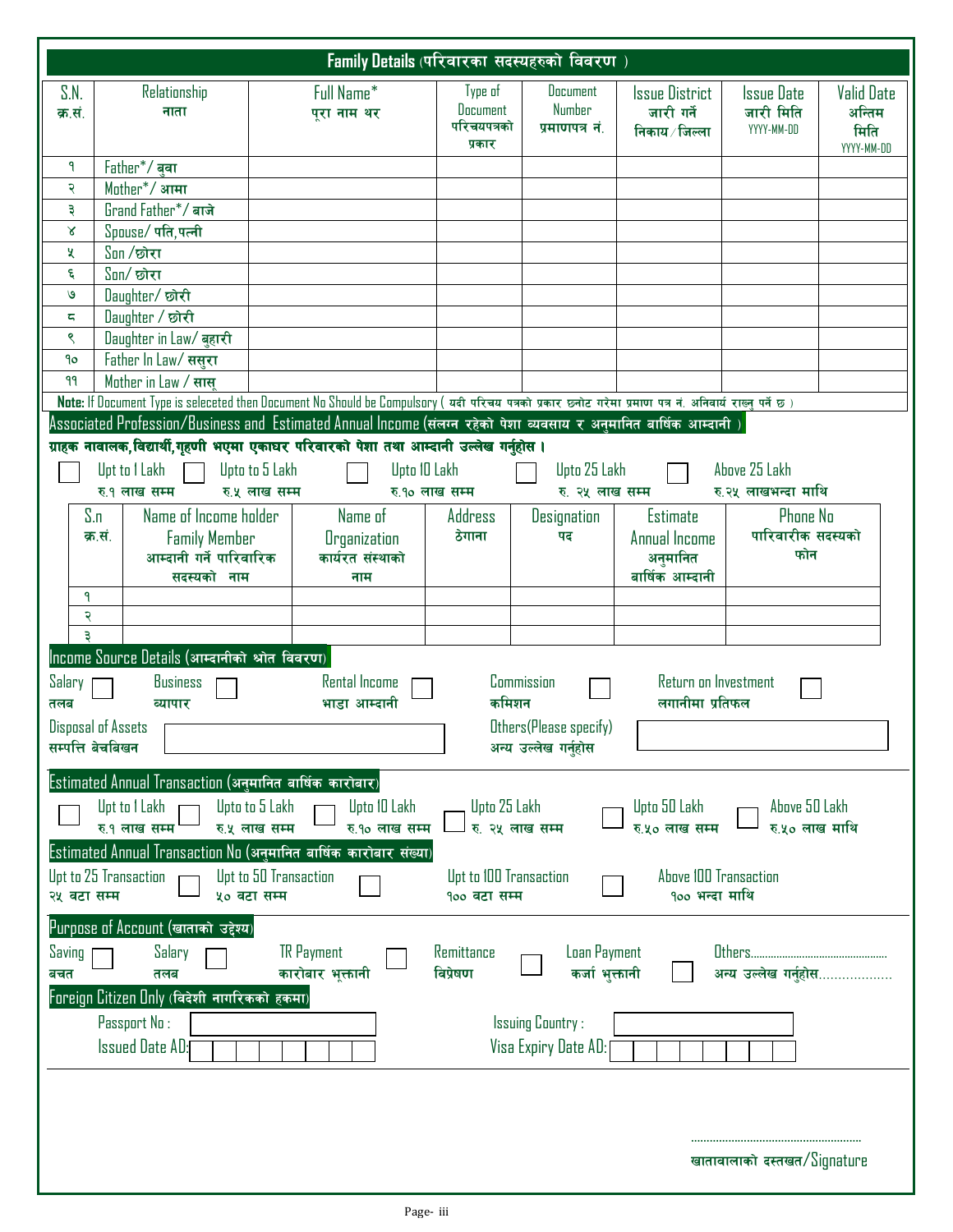| Non Residence Nepalese Only (गैह आवासिय नेपालीको हकमा)                                                                                           |                                         |
|--------------------------------------------------------------------------------------------------------------------------------------------------|-----------------------------------------|
| NRN Code:<br>City:                                                                                                                               | State<br>Country                        |
| Email:                                                                                                                                           |                                         |
| Contact Person In Nepal<br>Name                                                                                                                  | Mobile/Phone                            |
| Uther Service and Facilities Please tick as per requirement (अन्य सेवा तथा सुविधाहरु आवश्यकता अनुसार छनौट गर्नुहोस)                              |                                         |
| SMS Alert<br>Internet Banking ( DMAT A/C ( ) Debit Card<br>Mobile Banking ך                                                                      | Instant Prepaid Card                    |
| ] <sub>डिम्याट खाता</sub> L<br>मोबाइल बैकिंग<br>इन्टरनेट बैंकिग<br>एसएमएस अर्लट                                                                  | डेविट कार्ड<br>इन्स्टान्ट प्रिपेड कार्ड |
| $\mathbb{R}$ Payment $\Box$ Connect IPS<br>Locker<br>क्यू.आर.पेमेण्ट<br>कनेन्ट आइपिएस<br>लकरको आकार<br>लकर                                       | अन्य उल्लेख गर्ने                       |
| थप निर्देशन भए उल्लेख गर्नुहोस:                                                                                                                  |                                         |
| <b>Account Statement</b><br>Monthly<br>Quarterly                                                                                                 | <b>Half Yearly</b><br>Yearly            |
| खाताको विवरण प्राप्तगर्ने<br>मासिक<br>त्रैमासिक                                                                                                  | अर्धबार्षिक<br>बार्षिक                  |
| Is the Beneficial owner of this account a different person?<br>यस खाताका वास्तविक धनी हिताधिकारी फरक व्यक्ति हुन ?                               | Yes<br>No<br>हो<br>होइन                 |
|                                                                                                                                                  | Relation : -                            |
| यदि हो भने,हिताधिकारीको नाम :                                                                                                                    | नाता                                    |
| Are you a politician/PEP or associate of Politician /PEP?                                                                                        | Yes<br>No                               |
| के तपाई राजनैतिक उच्चपदस्थ व्यक्ति सँग सम्बन्धित हुनुहुन्छ ?                                                                                     | हो<br>होइन                              |
| If Yes, Name of Political Party :---------------------------------- Present Designation:---------<br>यदि हो भने, राजनैतिक दलको नाम<br>वर्तमान पद | <b>Related Date:-</b><br>लागेको मिति    |
| Do you or any related parties maintain any accounts in this bank?                                                                                | Yes<br>No                               |
| के तपाई तथा तपाईको परिवार वा संलग्न रहेको व्यवसायको यस बैंकमा खाता छ ?                                                                           | छैन<br>छ                                |
|                                                                                                                                                  | Account                                 |
|                                                                                                                                                  |                                         |
| यदि छ भने खातावालाको नाम                                                                                                                         | खाता नं.                                |
| Do you have account with another bank?<br>के तपाईको अन्य बैंकमा खाता छ ?                                                                         | Yes<br>No<br>छैन<br>छ                   |
|                                                                                                                                                  | Account                                 |
|                                                                                                                                                  |                                         |
| यदि छ भने बैंकको नाम                                                                                                                             | खाता नं.                                |
| Can You Write and Read Yourself?                                                                                                                 | Yes<br>No                               |
| तपाई आँफै लेख्न पढन सक्नु हुन्छ ?                                                                                                                | सक्दिन<br>सक्छ                          |
| यदी सक्नु हुन्न भने विवरण लेखिदिने व्यक्तिको नाम (बैंकक सँग सम्बन्धित व्यक्ति भए पद समेत उल्लेख गरी दस्तखत गर्नुहोस) ……………………………………………           |                                         |
| Do you have vision difficulty?                                                                                                                   | Yes<br>No.                              |
| तपाईलाई देख्न समस्या छ ?                                                                                                                         | ळेन<br>छ                                |
|                                                                                                                                                  |                                         |
|                                                                                                                                                  |                                         |
| Address Verifying additional Documents (ठेगाना सम्पुष्टि गर्ने थप कागज पत्र)                                                                     |                                         |
| <b>Electricity Bill</b><br><b>Telephone Bill</b><br><b>Water Supply Bill</b>                                                                     | PAN Card<br>Voter Id                    |
| टेलिफोन बिल<br>खानेपानी बिल<br>बिद्युत बिल                                                                                                       | स्थायी लेखा नं.<br>मतदाता परिचय पत्र    |
| Passport<br>अन्य खुलाउनुहोस<br>राहादानी                                                                                                          |                                         |
|                                                                                                                                                  |                                         |
|                                                                                                                                                  | औठाको छाप (Thumb Print)                 |
|                                                                                                                                                  | दाया (Right)<br>वाया (Left)             |
| Page- iv                                                                                                                                         |                                         |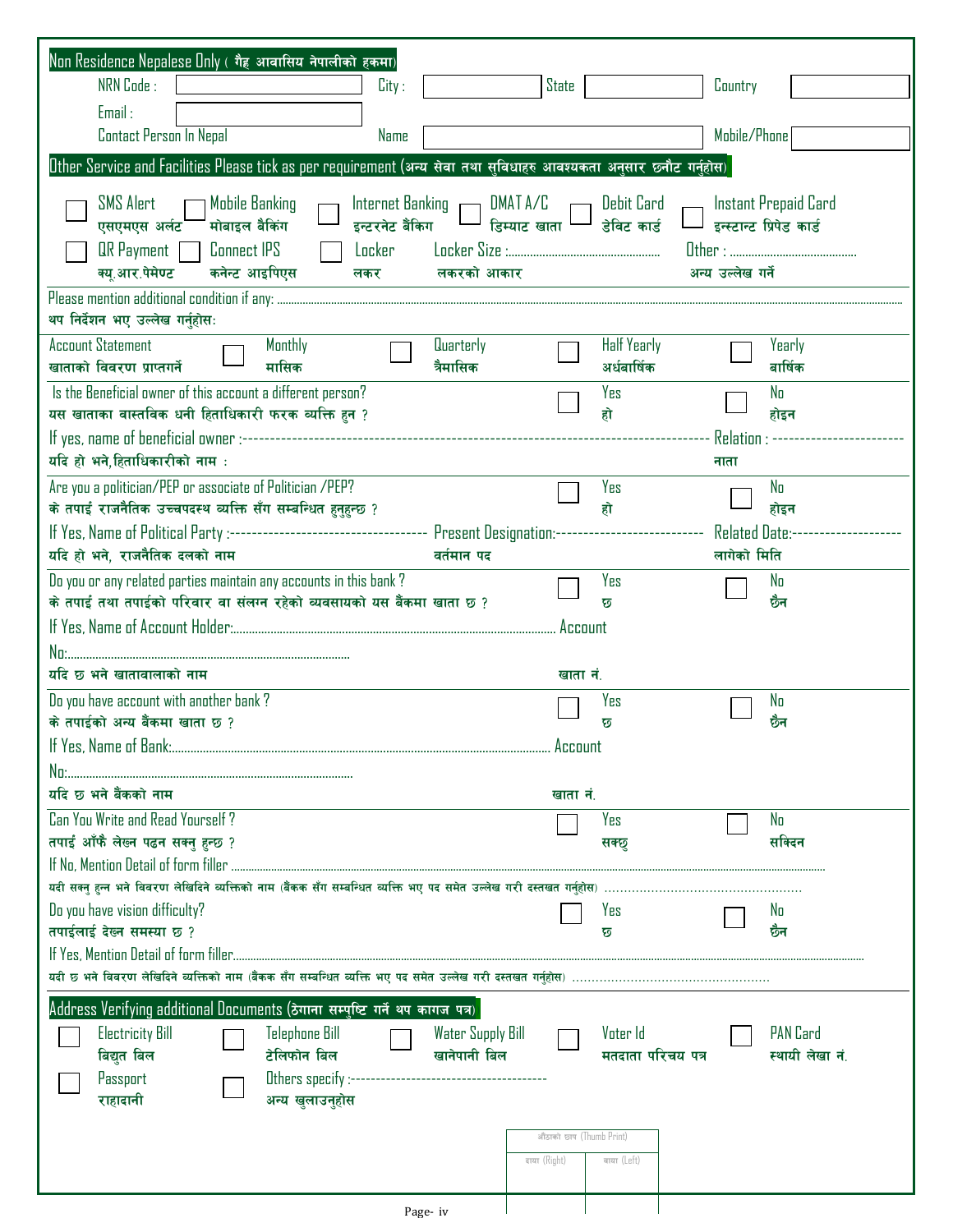| / Nominee Details of Account/ इच्छाएको व्यक्तिको विवरण |  |  |  |
|--------------------------------------------------------|--|--|--|
|                                                        |  |  |  |

खातावालाको दस्तखत/ ${\rm Signature}$ 

………………………………………………. खातावालाको दस्तखत/ ${\rm Signature}$ 

……………………………………………….

| मेरो शेष पछि मेरो खातामा रहेको रकमको भुक्तानी लिन मैले उल्लेखित व्यक्तिलाई इच्छाएको व्यक्ति नियुक्त गरेको छ ।                                    |                         |  |
|--------------------------------------------------------------------------------------------------------------------------------------------------|-------------------------|--|
| In the event of my death or incapacity, the following named nominee shall be entitled to receive balance sum of monies held with this account at |                         |  |
| Agricultural Development Bank Ltd.                                                                                                               |                         |  |
|                                                                                                                                                  |                         |  |
| प्रमाणपत्रको प्रकार (Type of Document): ------------------------प्रमाणपत्रको नं. (Document Ref.No):----------------------                        |                         |  |
|                                                                                                                                                  |                         |  |
|                                                                                                                                                  | <b>Photo of Nominee</b> |  |
|                                                                                                                                                  | इच्छाएको व्यक्तिको      |  |
|                                                                                                                                                  | फोटो                    |  |
|                                                                                                                                                  |                         |  |
|                                                                                                                                                  |                         |  |

| (इच्छाएको व्यक्ति थप गर्नु पर्ने भए कृपया थप पानाको प्रयोग गर्नुहोस)                                                             |                         |
|----------------------------------------------------------------------------------------------------------------------------------|-------------------------|
| इच्छाएको व्यक्ति नावालक छंदै मेरो मृत्यु भएमा मैले उल्लेखित व्यक्तिलाई इच्छाएको व्यक्तिको तर्फबाट भुक्तानी लिन नियुक्त गरेको छु। |                         |
| (In the event of my death, if the above nominee(s) is a minor, I appoint the following person to receive monies due to me.)      | <b>Photo of Nominee</b> |
|                                                                                                                                  |                         |
| प्रमाणपत्रको प्रकार(Type of Document):---------------- प्रमाणपत्रको नं. (Document Ref.No):--------------------------------       | इच्छाएको व्यक्तिको      |
|                                                                                                                                  | फोटो                    |
|                                                                                                                                  |                         |
|                                                                                                                                  |                         |

# खाता परिचय गराउने (Introduced by)

| औंठाको छाप (Thumb Print) |             |
|--------------------------|-------------|
| दाया (Right)             | वाया (Left) |
|                          |             |
|                          |             |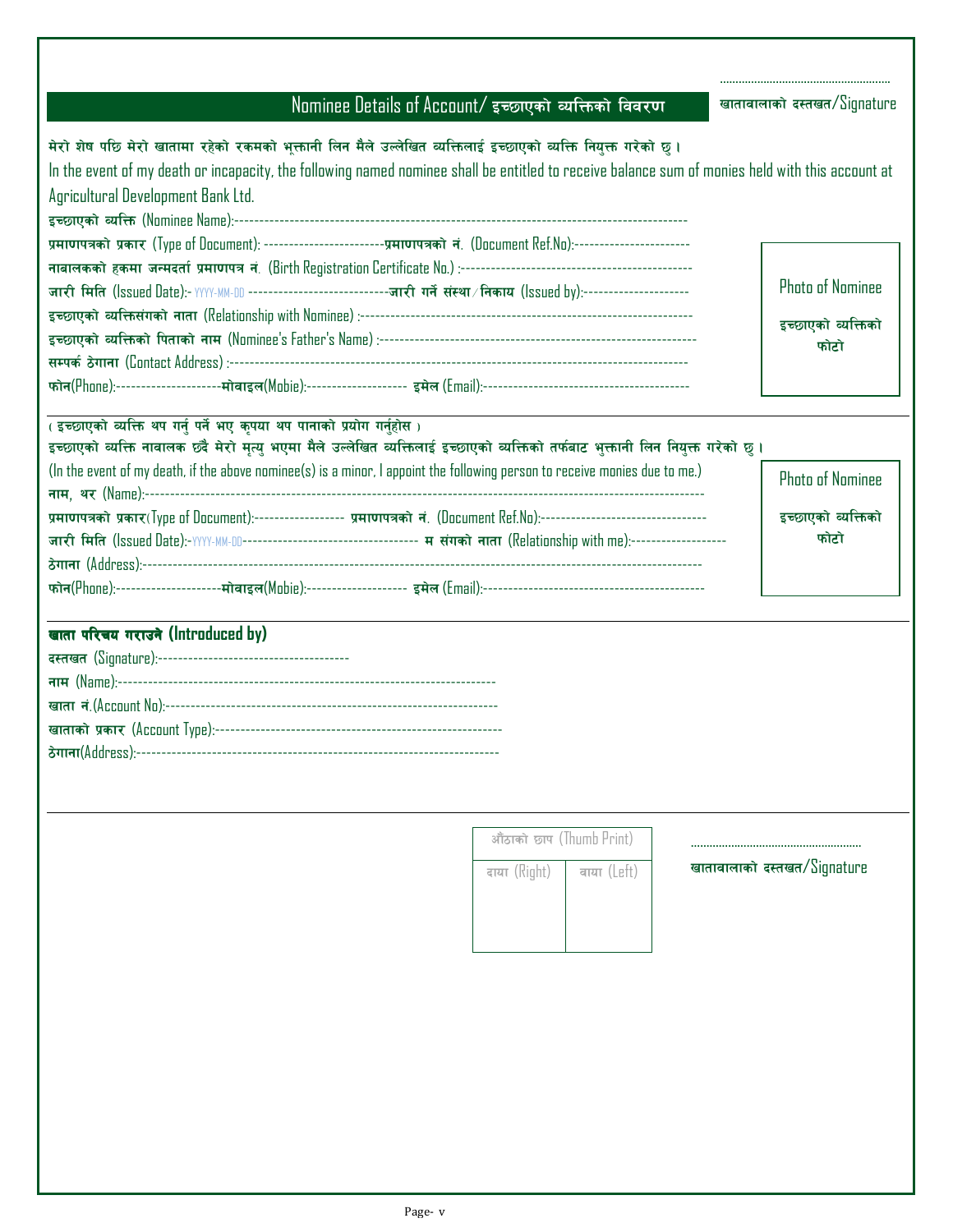| Signature Specimen (दस्तखत नमुना)<br>Please sign with black Ink (कृपया कालो मसीले दस्तखत गर्नु होला)           |                                                                 |        |               |                          |                                      |
|----------------------------------------------------------------------------------------------------------------|-----------------------------------------------------------------|--------|---------------|--------------------------|--------------------------------------|
|                                                                                                                |                                                                 |        |               |                          |                                      |
| Single<br>खाता संचालन (Account Operation):                                                                     | Joint                                                           | Anyone | Any Two       |                          | Other Specify:----------------       |
| एकल                                                                                                            | संयुक्त                                                         | कनै एक | कुनै दुई      |                          | अन्य उल्लेख गर्ने                    |
| १.नाम तथा ग्राहक नं. (I.Name and Customer ID):<br>दस्तखत (Signature):                                          |                                                                 |        | दायाँ (Right) | औंठाको छाप (Thumb Print) | बायाँ (Left)                         |
|                                                                                                                |                                                                 |        |               |                          |                                      |
|                                                                                                                | फोटो<br>Photo                                                   |        |               |                          |                                      |
| दस्तखत (Signature):                                                                                            |                                                                 |        |               |                          |                                      |
|                                                                                                                |                                                                 |        |               |                          |                                      |
|                                                                                                                |                                                                 |        |               |                          |                                      |
| २.नाम तथा ग्राहक नं. (I.Name and Customer ID):<br>दस्तखत (Signature):                                          |                                                                 |        | दायाँ (Right) | औंठाको छाप (Thumb Print) | बायाँ (Left)                         |
|                                                                                                                |                                                                 |        |               |                          |                                      |
|                                                                                                                | फोटो                                                            |        |               |                          |                                      |
|                                                                                                                | Photo                                                           |        |               |                          |                                      |
| दस्तखत (Signature):                                                                                            |                                                                 |        |               |                          |                                      |
|                                                                                                                |                                                                 |        |               |                          |                                      |
|                                                                                                                |                                                                 |        |               |                          |                                      |
| ३.नाम तथा ग्राहक नं. (I.Name and Customer ID):                                                                 |                                                                 |        |               | औंठाको छाप (Thumb Print) |                                      |
| दस्तखत (Signature):                                                                                            |                                                                 |        | दायाँ (Right) |                          | बायाँ (Left)                         |
|                                                                                                                |                                                                 |        |               |                          |                                      |
|                                                                                                                | फोटो                                                            |        |               |                          |                                      |
|                                                                                                                | Photo                                                           |        |               |                          |                                      |
| दस्तखत (Signature):                                                                                            |                                                                 |        |               |                          |                                      |
|                                                                                                                |                                                                 |        |               |                          |                                      |
|                                                                                                                |                                                                 |        |               |                          |                                      |
| ४.नाम तथा ग्राहक नं. (1.Name and Customer ID):                                                                 |                                                                 |        |               |                          | औंठाको छाप (Thumb Print)             |
| दस्तखत (Signature):                                                                                            |                                                                 |        | दायाँ (Right) |                          | बायाँ (Left)                         |
|                                                                                                                |                                                                 |        |               |                          |                                      |
|                                                                                                                | फोटो                                                            |        |               |                          |                                      |
|                                                                                                                | Photo                                                           |        |               |                          |                                      |
| दस्तखत (Signature):                                                                                            |                                                                 |        |               |                          |                                      |
|                                                                                                                |                                                                 |        |               |                          |                                      |
|                                                                                                                |                                                                 |        |               |                          |                                      |
|                                                                                                                | (उल्लेखीत संख्या भन्दा वढी भए कृपया अर्को पाना प्रयोग गर्नुहोस) |        |               |                          |                                      |
| 1. Account Operation Method (Please mention if operated by power of authority)                                 |                                                                 |        |               |                          |                                      |
| १. खाता संचालन तरिका : (अख्तियारनामाबाट संचालन गर्नु पर्ने भएमा उल्लेख गर्नुहोस )<br>2. Signatory Notification |                                                                 |        |               |                          |                                      |
|                                                                                                                |                                                                 |        |               |                          |                                      |
|                                                                                                                |                                                                 |        |               |                          |                                      |
|                                                                                                                |                                                                 |        |               |                          |                                      |
| रुजु गर्ने Signature Checked by                                                                                |                                                                 |        |               |                          | प्रमाणित गर्ने Signature Approved by |
|                                                                                                                | बैंकको छाप Bank's Stamp                                         |        |               |                          |                                      |
|                                                                                                                |                                                                 |        |               |                          |                                      |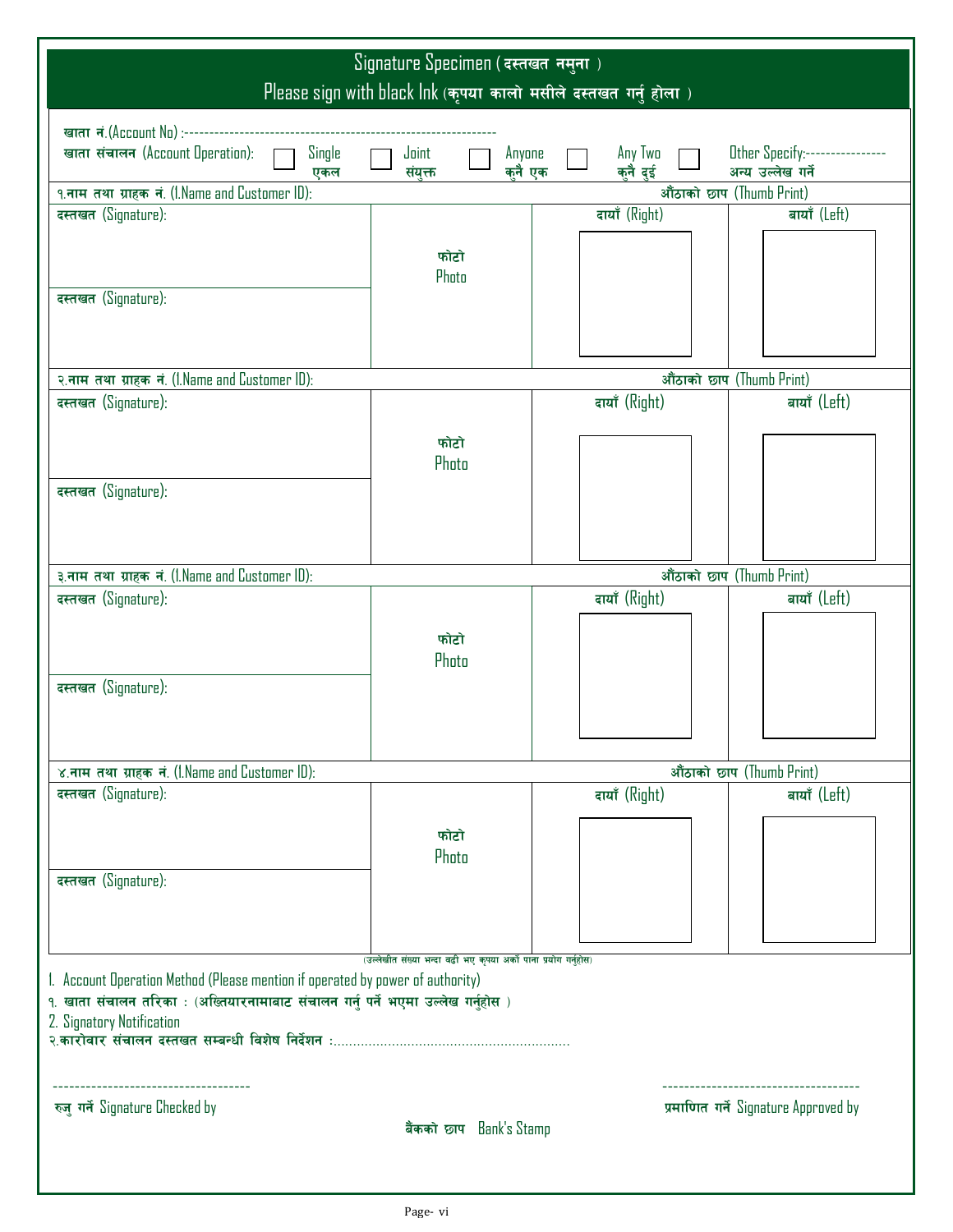|                                                                                                                              |        | दाया (Right)  |                                                                                                                  |                                                                                                                                                                                                                      |
|------------------------------------------------------------------------------------------------------------------------------|--------|---------------|------------------------------------------------------------------------------------------------------------------|----------------------------------------------------------------------------------------------------------------------------------------------------------------------------------------------------------------------|
|                                                                                                                              |        |               |                                                                                                                  |                                                                                                                                                                                                                      |
|                                                                                                                              |        |               |                                                                                                                  |                                                                                                                                                                                                                      |
| Sector                                                                                                                       | Target | <b>Status</b> |                                                                                                                  | Date                                                                                                                                                                                                                 |
|                                                                                                                              |        |               |                                                                                                                  |                                                                                                                                                                                                                      |
| Prepared By,<br>Checked By,<br>Sign :<br>Sign :<br><b>Job Title:</b><br><b>Job Title:</b><br>Code No :<br>Code No :<br>Date: |        | Reviewed By,  | Sign :                                                                                                           | Approved By,                                                                                                                                                                                                         |
|                                                                                                                              |        |               | औंठाको छाप (Thumb Print)<br>वाया (Left)<br>For Bank's Use Only (बैंक प्रयोजनको लागि मात्र)<br><b>Job Title :</b> | .<br>एक भन्दा बढी आवेदक भएमा छुट्टै ग्राहक पहिचान फारम भर्नुहोला । In case of more than one applicant, please fill separate KYC Form.<br>खातावालको दस्तखत/Signature<br><b>Risk Category</b><br>High<br>Medium<br>Low |

Location Map (घर सम्म पुग्ने नक्शा)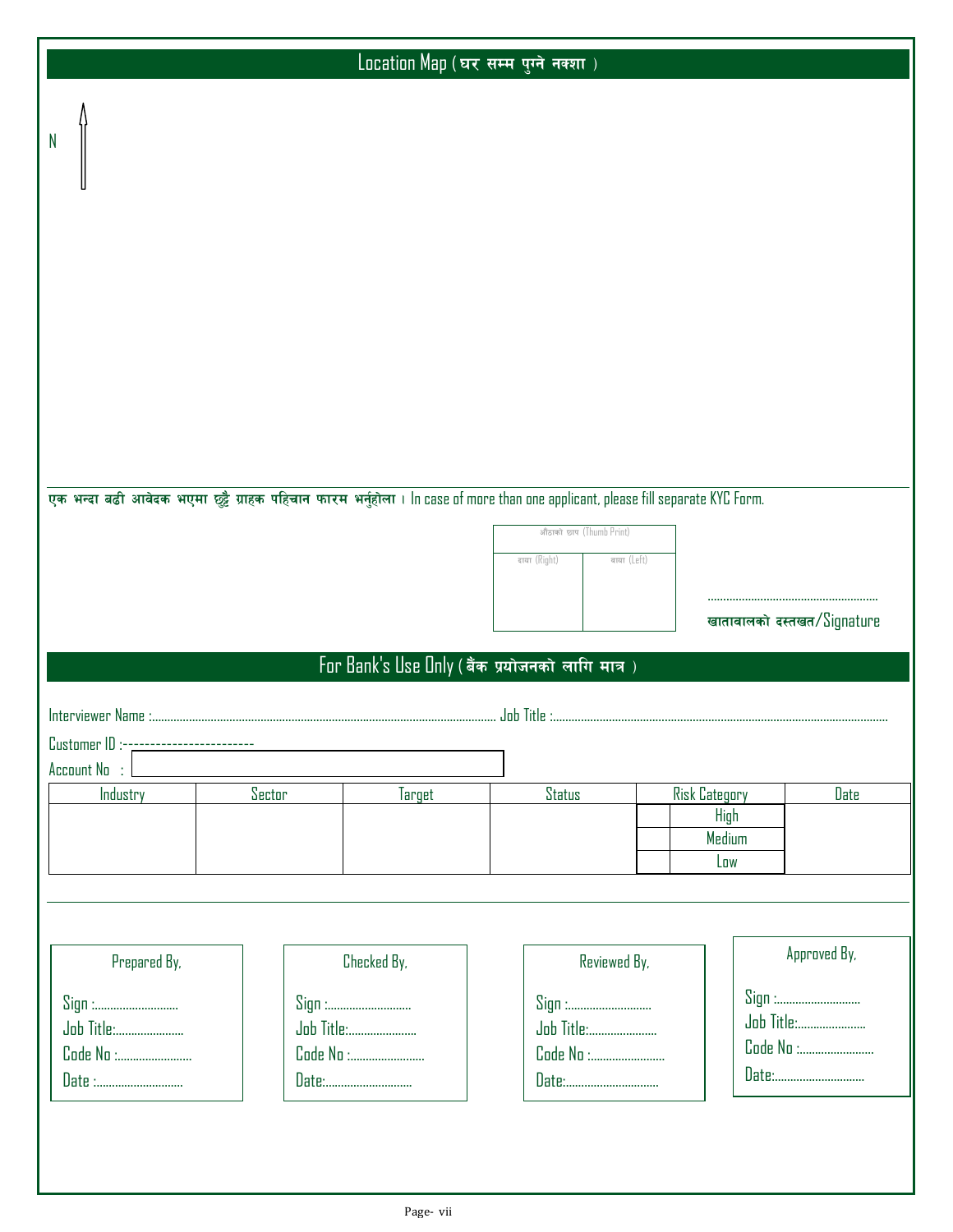# Terms and Conditions(शर्त तथा बन्देजहरु)

### खाता सञ्चालन सम्बन्धी सामान्य नियम तथा बन्देजहरू

# श्री कृषि विकास बैंक लिमिटेड

महोदय. मेरो∕हाम्रो नाममा श्री कृषि विकास बैंक लिमिटेड (यसपछि 'बैंक' भनी सम्बोधन गरिएको) मा चली/बचत⁄ कल∕मुदती निक्षेप वा अन्य खाता (यसपछि 'खाता' भनी सम्बोधन गरिएको) खोल∕सञ्चालन गर्न वा मलाई∕हामीलाई अन्य बैंकिङ्ग सुविधा उपलब्ध गराउन अनुरोध गर्दछ∕गर्दछौँ। म∕हामी निम्न उल्लेखित शर्त बन्जेजहरू (यसपछि भार्त' भनो समोश गरिएको) पालना गर्न र सोको अधीनमा रही खाता सञ्चालन गर्न मञ्जुर छ∕छौ । नेपाली वा विदेशी मुद्रामा म∕हामीवाट बैंकमा राखिएका बचत, कल, चली, वा महती वा अन्य कनै खातामा राखिएको निक्षेय होक्षेय तोस समयमा लगु हो जनको तमा तरह बैंकले तोकेको नियम भित्र रही सञ्चालन हुनेछन् भन्ने क्रामा मेरो∕हाम्रो पूर्ण मञ्जूरी छ। बैंक, यसको उत्तराधिकारी वा यसले तोकेको क्नै निकायमा यसपछि खोलिने, सञ्चालन गरिने वा नियमित जारी से प्रवहको खाताका लागि यी शर्तहरू पनि लागू हुने कुरामा म∕हामी पूर्णरूमा जानकार छ∕छौं।

(एक जनाभन्दा वढी व्यक्तिको नाममा खाता खोलिएको रहेछ भने ग्राहक∕खातावालले हामी र हाम्रो जन्ने जनाउँहर खातामा नाम उल्लेख भएका हरेक व्यक्तिहरू (यसपछि सेवाग्राही भनी सम्बोधन गरिएको)का लागि व्यक्तिगतरूपमा वा एक वा बढी वा सबै जनालाई सामूहिकरूपमा लागू हुनेछन् ।)

# <u>क) बैंक खाता सम्बन्धि शर्तबन्देजहरू</u>

१. देहायका विषयहरूमा म बैंकलाई अख्तियारी प्रदान गर्दछु ।

- १.१ खाता खोल्ने सम्बन्धी आवेदनले निर्दिष्ट गरिए अनुरूपको खाता सञ्चालन सम्बन्धी निर्देशनमा उल्लेख निर्देशन वा हस्ताक्षरित लिखत बैंकलाई प्राप्त भए पश्चात सो सम्बन्धमा मैले अन्यथा उल्लेख गरी अर्को खात सो सम्बन्धमा मैले अन्यथा लिखित सूचना उपलब्ध नगराए सम्म सोही बमोजिम आवश्यक कारबाही गर्न।
- १.२ मैले जारी गरेको चेक, विनिमयपत्र, प्रतिज्ञापत्र, स्थायी भूकानी वा अवश अवश बमाजिस रकम भारती गार्ज खाता और खात उलिग्राफ को माध्यमवाट रकमान्तर गर्ने, विदेशी मुद्रा खरिद विकी गर्ने लगायत खाता सम्बन्धी अन्य क्नै पनि आदेश वा निर्देशन स्वीकार गर्ने।
- २. खातामा जम्मा हुने सम्पूर्ण रकम कानूनी स्रोतवाट कमाइएको र खातामा हुने करोवार को हुनु पति शुद्धिक लागि प्रयोग हुने छैन । वैकलाई दिइएको खाता∕कारोवार सम्बन्धी कुनै जानकारी गलत भएको बैंकलाई शंका लागेमा बैंकले खाता रोक्का राखी खाता सम्बन्धी जानकारी सम्बन्धित निकाय/अधिकारीलाई बुफाउन सक्नेश्वर अवस्थामा बैंकले कुनै क्षति वहन गर्नु पर्ने भएमा सोको क्षतिपूर्ति सेवाग्राहीले व्यहोर्नु पर्नेछ ।
- ३. खातामा जम्मा हुने रकम∕चेकको आदेशमा कुनै द्विविधा भएमा बैंकले खातामा जम्मा गर्न अवशीकर जर्मसकने अरति अपि असे असे असे अतिपूर्ति सेवाग्राहीले बैंकलाई वुफाउन् पर्नेछ ।
- ४. चेकबुकसँग जारी गरिएको शर्त बन्देजहरु पढी बुफि जानकारी लिनु पर्नेछ । निर्धारत समय सम्मा सो चेकबुर सो सम्बने बुल्क से बगत लाग है। सम्मा सम्मा सम्मा सम्मा सम्मा सम्मा सम्मा सम्मा सम्मा सम्मा सम्मा सम्मा सम्मा सम्मा सम्मा स .<br>चेकलाई हर समय सुरक्षित तबरले राख्ने मेरो जिम्मेवारी हुनेछ र कथमकदाचित उक्त चेक बुक बा सा भा कहे हमे पाने भाग को भग कहाएक जिल्ला कुल कहाएको अवस्थामा वा का**न्**नले अनुमति दिएको वा बैंकले मञ्जुर गरेको अन्य कुनै परिस्थितिमा खाताबाट रकम भुक्तानी रोकका र्विकलिखित वा मौखिक अनुरोध गरेमा बैंकले आफो पूर्ण स्वविवेक प्रयोग गरी त्यस्तो अनुरोध स्वीकार गर्न सक्नेछ । मैले वा मेरो तर्फबाट अन्य क्नै व्यक्तिले अनुरोध गरेक कारण बैंकले स्वीकार गरेको सिलसिलामा बैंकले कुनै, नोक्सानी हार्नि बजिने, व्यवाली बजबाई सोको हर्जना तिर्न बुफाउन सेवाग्राही प्रतिबद्ध हुनेछ । रकम भुक्तानी गर्दाका वखत सुचना प्राप्त भइसकेका अवस्थामा बाहेक हराएको वा चोरी भएको चेकको रकम भुक्तानी हुन गएका कारण सुजित कुनै पनि हानि, नोक्सानीका लागि बैंक जिम्मेवार हुने छैन ।
- तेस्रो पक्ष मार्फत चेकबुक लिन पठाउँदा सो बुफिलिने तेस्रो पक्षको परिचय खुल्ने र खातावालाले दिएको अख्तियारीसमेत सलग्न गरेर मात्र पठाइनेछ ।
- चेकबुकको अधिल्लो तथा कभर पृष्ठको भित्रपट्टि दिइएका चेक जारी गर्ने तथा सो सबस्वी को सुरक्षा तथा अप कार्ज का सलाई लागु हुनेछ र मलाई तिनको मतलब र परिणाम समेतको पूर्णज्ञान छ।
- ७. सेवाग्राही ले लिखितरूपमा अन्यथा निर्देश गरेको अवस्थामा बाहेक रोबालीको नाममा बैकले प्राप्त गर्ने सम्बन्धित खातामा जम्मा हुनेछ भन्ने सम्वन्धमा सेवाग्राही जानकार हुनुपर्नेछ।
- ८. रकम संकलनका लागि बैंक समक्ष जम्मा गरिएको कुनै पनि विनिमय साधनका समका सबन के बनल को बाज कर जमा पात्र कर गांछ र सोको रकम असुलीका सम्बन्धमा बैंकले कुनै पनि जिम्मेवारी वहन गर्ने छैन । वैक समक्ष जम्मा गरिएको चेक वा अन्य अधिकारपत्र को रकम वैकले संकल संकल बाता जमा नगरेसम्म फिक्न सकले छैन । रकम संकलन हुन नसकेको कुनै अधिकारपत्र वापत भूलवश वा अपवादकोरूपमा रकम जम्मा हन गएमा कनै पनि समयमा खाता डेबिट गरी असलउपर गर्ने अधिकार बैंकमा सरकित रहनेछ। तेआ पार्शकाली प्राप्त कर्ताको नाम बैंकको अभिलेखमा उल्लेख भए बमोजिमको सेवाग्राहीको नामसँग **मे**ल नखाने किसिमको चेक संकलन गर्नमा बैंकले इन्कारी जनाउन सक्नेछ । बैंकले तेस्रो पक्षका पामा जारी भएका रेखाइन्टर को बा सो जानिने त्यस्तै अन्य वाक्यांश उल्लेख भएका क्नै पनि चेक वा डाफ्ट खातामा जम्मा गर्न अस्विकार गर्न सक्नेछ । बैंकले विनिमय ९त्भनयतष्वतभ) संकलन गरेको कुनै पनि अधिकारपत्रको रकम असूली भई नआएको खुडमा कुनै पनि समयमा सेवाग्राही को खाता डेविट गरी त्यस्तो अधिकारपत्रको मूल्य बैंकले असुल उपर गर्न सक्तेछ । रकम असुल भई आए पश्चात् त्यस्तो अधिकारपत्र जुन बैंक समक्ष खिचिएको हो बा बैंकको करेसपोण्डेण्ट कीकार पश्चित भए पश्चात खाता डेविट गरितेछ वा बैंकवाट सो बापतको रकम असुल उपर गरिनेछ ।
- बैंकले अन्य सेवाग्राही लाई उपलब्ध गराउने अधिविकर्षण वा अन्य वितिय सुविध मलाई समेत उपलब्ध गराउने भाने सम्बन्धमा निर्णय गर्न एकल स्वविकीय अधिकार बैंकलाई हुनेछ भन्ने कुरालाई म स्वीकार गर्दै एकपटक प्रदान गरिसकेको त्यस्तो सुविधालाई कुनै पनि बखत दि**ने** निरन्तरता वा फिर्ता पर्ने सम्बन्धमा सम्बल सम्मा सहित कुने अपने बाज सञ्चालको कममा सुजना हुने ओभरड्राफ्ट (अधिविकर्षण) वा अन्य सुविधा बापतको कुनै पनि दाधित्वका लागि सेवाग्राही जिम्मेवार हुनुपर्नेछ र रस्तो दाधित्व अनुसारको कमिशन, अन्य बैंक दर सेवाग्राहीको कुनै पनि खाता डेविट गरी असुलउपर गर्न सेवाग्राहीले बैंकलाई अख्तियारी प्रदान गर्दछ ।
- 90.बैंकले उपलब्ध गराएको अधिविरूषण वा सो सँग सम्वन्धित अन्य कुनै बैकिङ सुविधाका सम्वयमा गरे। बाला गरिंदिएको कुनै वा सबै रकमका हकमा, बैंकले सबैभन्दा पहिले त्यस्तो जम्मा भएको रकमवाट अधिविकर्षण वा अन्य बैंकिङ सुविधाका सम्बन्धमा बैंकलाई तिर्नु बुफाउनुपर्ने अन्य रकम पूर्णरूपमा चुका नभएसम सो असुल उपर गर्नेछ । तत्पश्चात् मात्र बातामा जम्मा भएको त्यस्तो रकमबाट बैंकले उक्त अधिविकर्षण वा अन्य बैकिङ सुविधा बापतको साबाँ रकम असुल उपर गर्ने वारे सेवाग्राही मञ्जुर गर्दछ।
- ११.वैंकले समय समयमा निर्धारण गर्ने आफ्नो शुल्क तालिकामा उल्लेख भए बमोजिम खाताका समयमा तोकएको शल्क आर बुद्ध गरिई कनै पनि चार्ज, शुल्क, कमिशन, हर्जना, स्नोतमा करकट्टी, सरकारी विभाग वा निकायहरूको दै दस्तुर वा खाता वा सो खातामा जम्मा भएको रकमका सम्बन्धमा लागु हुने अन कुनै पनि क्रिसिको कर, दायित्व, दै दस्तुर इत्यादि सेवाग्राही को खाता डेविट गरी असुल उपर गर्ने अधिकार बैंकमा सदैव रहनेछ ।
- १२.बैंकलाई खातामा भुलवश प्रविष्ट हुन गएको हिसाब सच्याई पुन: सही हिसाब (प्रविष्ट (प्रेस इन्ट्री) गर्ने अधिकार हनेछ । त्यसै गरी, बैंकलाई खाताका सम्बन्धमा गरिएको गलत डेबिट इन्ट्री सच्याउन समेत सेवाग्राही बैंकलाई अख्तियारी प्रदान गर्दछ, कथंकदाचित गलत प्रविष्ट हुन गएको रकम सेवाग्राही बाट निकालिएको खण्डमा सोको व्याजसमेतको सोधभर्ना बैंकले असुल उपर गर्न सक्नेछ ।
- १३.सुरक्षा, संकलन वा अन्य कुनै पनि प्रयोजनका लागि सेवाग्राही को तर्फबाट बैंक समा गरिएको वा सेवाग्राही करने पनि सरक्षण वा सम्पत्ति ग्रहण गर्न तथा सेवाग्राही ले लिखितरूपमा निर्देश गरे बर्माजिम त्या सेवाग्राही ले लिखितरूपमा न क्नै सुरक्षण वा सम्पत्ति फुक्बा वा हस्तान्तरण गर्न वा परित्याग गर्न सेवाग्राही वैंकलाई अख्तियारी प्रदान गर्दछ।
- १४.निक्षेप तथा सोको भुकानी सम्बन्धमा नेपालको प्रचलित कानून तथा नियमनकारी निकपको निवेध । साजारण बाजार नियम जारा निक्षेप जम्मा गरिएको हो, सोही शाखाबाट सो को भुकानी हुनेछ । बैंकलाई मान्य हुने परिचय सम्बन्धी कागज प्रमाण पेश गर्न लगाई त्यस्ता रकम जम्मा गर्न रकम भिको साथिको लाभि केले समय मानियाँ गरेको शुल्क लिई नेपालमा रहेका अन्य शाखाहरूबाट पनि रकम जम्मा गर्न वा भिन्न दिने वा नदिने भन्ने सम्बन्धमा स्वविवेक प्रयोग गर्ने अधिकार बैंकलाई हनेछ ।
- ११.कुनै पनि खातामा प्रदान गर्ने व्याजदर बैंकले समय समयमा निर्धारण गरे बर्गाजाल होख र यसेला बाई वाधिन माध्यमबाट सूचना दिई परिवर्तन गर्न सक्नेछ । व्याज गणना∕भुक्तानी गर्ने आधार बैंकले कुनै पनि समय सेवाग्राही लाई सूचना दिइ वा नदिई परिवर्तन गर्न सक्नेछ ।
- १६.अन्यथा उल्लेख भएको अवस्थामा बाहेक, विदेशी विनिमय वा नेपाली रुपैयाँको आवधिक निक्षेपको भाषा राष्ठि तत्कल पाकेको व्याज सहितको रकम प्रचलित व्याजदरमा थप त्यतिनै अवधिका लागि बैंकले स्वत: नवीकरण गर्न सक्ने क्रामा सेवाग्राही मञ्जूर गर्दछ। आवधिक निक्षेपको निर्धारित अवधि पूरा सुन आवै असन सकम या निक्षेत्र सम्मेल आपनो स्वविवेक प्रयोग गर्न सक्नेछ र अवधि पूरा हुनु अगावै रकम फिक्दा वा फिर्तालादा वैंकले निर्धारण गरेको चार्जेज ⁄शुल्क असुल गरी वैंकले हर्जना लगाउन सक्नेछ ।
- १७.विदेशी विनिमयमा खोलिएको खातामा जोखिम निहित रहेको कुरा सेवाग्राझी सबीकार राखेल । तब्सो विदेश कामा जम्मा गर्नपर्वा लाजम्मा गर्नपर्वा तस वसत सम्वन्धित विदेशी नोटको उपलब्धता तथा नेपाल राष्ट्र बैंक तथा नेपाल सरकारको प्रचलित नियम कानूनको अधीनमा रहेर मात्र भिन्नने वा जम्मा गर्ने सुविधा प्राप्त हुने कुरामा सेवाग्राही मञ्जुरी गर्दछ।
- ९८.मुद्राको परिवर्तनीयता वा हस्तान्तरणीयता वा रकम भक्तानीमा बन्देज, माग, अनिश्चितता, युद्रकाल, नागरिक विद्रोह वा बैंकको काब् बाहरका अन्य परिस्थितिका कारण खातामा जम्मा भएको रकम उपलब्ध हन नसकेमा बैंक जवाफदेही नहने करा सेवाग्राही स्विकार गर्दछ । नेपाल सरकार, नेपाल राष्ट बैंक वा अन्य कनै अधिकारप्राल कीरिकाले लगाएको बन्देजका कारण बैंकले खातासँग सम्बन्धित मद्रामा वा अन्य कनै पनि मद्रामा रकम भुक्तानी दिन नसकेमा वा त्यस्तो रकम जुन मुद्रामा रकमान्तर गर्नु पर्ने मुद्रामा हो आया कले अहमै सहारा राजसको सबको परिणाम प्रति बैंकको वा नियमनकारी निकायको बन्देजको फलरूप व्यहोर्नु पर्ने पर्ने पर् लगायतका सम्पूर्ण खर्चहरू समेतका लागि सेवाग्राही स्वयम् जिम्मेवार हुनेछ ।
- १९.भिन्न लागिएको रकम तोकिएको परिमाण भन्दा वढी भएको बैंकलाई लागेमा अग्रिम सूचना दिएर मात्र भुक्तानी माग गर्नु पर्नेछ।
- २०.खाता सम्बन्धी हिसाब विवरण (स्टेटमेन्ट अफ एकाउण्ट) बैंकले समयमा निर्धारण गरे बमोजिम समय अवधिमा तयार गरी बैंकको नियम बमोजिम सेवाग्राहीलाई उपलब्ध गराउने वा मेल मार्फत पठाइने वा उपलब्ध हो किसिमले बैंकमै राखिनेछ। प्रत्येक खाता सम्बन्धी हिसाब विवरणको नक्कल प्राप्त गर्न बैंकले समयमा आफ्नो शुल्क तालिकामा निर्धारण गरे अनुरूपको शुल्क लाग्नेछ। अन्य कुनै बैंकबाट सेवाग्राहीको खाताका सम्बन्धमा बैंकलाई प्राप्त हुन सको कुनै वा सबै सोधपुछका सम्बन्धमा बैंकले आवश्यक जवाफ दिन सकोछ । खाता तथा सोमा रहेको मौजदातका सम्बन्धमा कई असले जानकारी माग भई त्यस्तो जानकारी उपलब्ध गराउन आवश्यक छ भन्ने क्रामा बैंक विश्वस्त भएमा सो सम्बन्धमा कुनै पनि जानकारी उपलब्ध गराउन सेवाग्राही बैंकलाई अलिलार पार्ड अवाजही मार्त बातासम्बन्धी कुनै पनि जानकारी माग भई आएमा त्यस्तो जानकारी उपलब्ध नगराइने कुरामा सेवाग्राही मञ्जुर गर्दछ।
- २१.कुनै खाता सम्वन्धी हिसाब बिवरणमा कुनै तृटि वा कमी कमजोरी रहे∕भएमा सम्बन्धित हिसाब बेकले चलानी गरेको मितिले ३० दिनभित्र त्यस्तो हिसाब विवरणमा उल्लेख भएका तुटिहरूको विषय, कमी कमजोरीका सम्बन्धमा लिखितरूपमा बैंकलाई सुचित गरिएको अवस्थामा बाहेक त्यस्तो विवरणको हिसाब सम्बन्धमा बाबी विरोध गर्ने हक लिया लिएको मानी त्यस्तो हिसाब विवरणलाई ठीक, दुरुस्त र अन्तिम मानिने छ । आवधिक निक्षेप खाताको हकमा भने त्यस्तो खाता∕भए रहेको जानिने निस्सा बाहेक कुनै पनि हिसाव विवरण पठाइने वा बाउपलब्ध गराई बेजलाई आफ्नो ठोगना शुद्ध, यथार्थपरक पूर्णरूपमा उपलब्ध गराउने जिम्मेवारी सेवाग्राही स्वयम्को हुनेछ र त्यस्तो ठेगानामा पछि कुनै परिवर्तन हुन गएमा सो सम्वन्धमा तत्काल बैंकलाई जानकारी गराउनु पर्नेछ ।
- २२.बैंकलाई पूर्व लिखित सूचना दिई वा नदिई सेवाग्राहीका नाममा रहेको कुनै पनि खाता बन्द गर्न, रोकल, परिकेल, तर आवश्यक परेको अवस्थामा बैंक स्वयम्लाई वा कुनै अदालती वा प्रशासनिक वा अन्य आदेश वा कुनै निर्देशन पालना गर्ने सिलसिलामा सेवाग्राही लाई पूर्व सुचना नदिई सेवाग्राही उपरको वा कुनै कर्तव्य उल्ले चारत कराने सबल बाल बन्द गर्न, रोक्का राख्न वा खाताबाट हुने कारोबारलाई निलम्बनमा राख्न सक्नेछ।
- २३.सेवाग्राहीलाई कनै अशक्त रोग लागि अचेत भएमा वा हस्ताक्षर गर्न अस्पतालको कोमामा रहेको सम्वन्धित निकायको प्रमाणित विवरणका आधारमा खाता खोल्दा इच्छाएको व्यक्तिलाई खाताको सबै वा आंशिक रकम भुक्तानी गर्न सेवाग्राही बैंकलाई अख्तियारी प्रदान गर्दछ।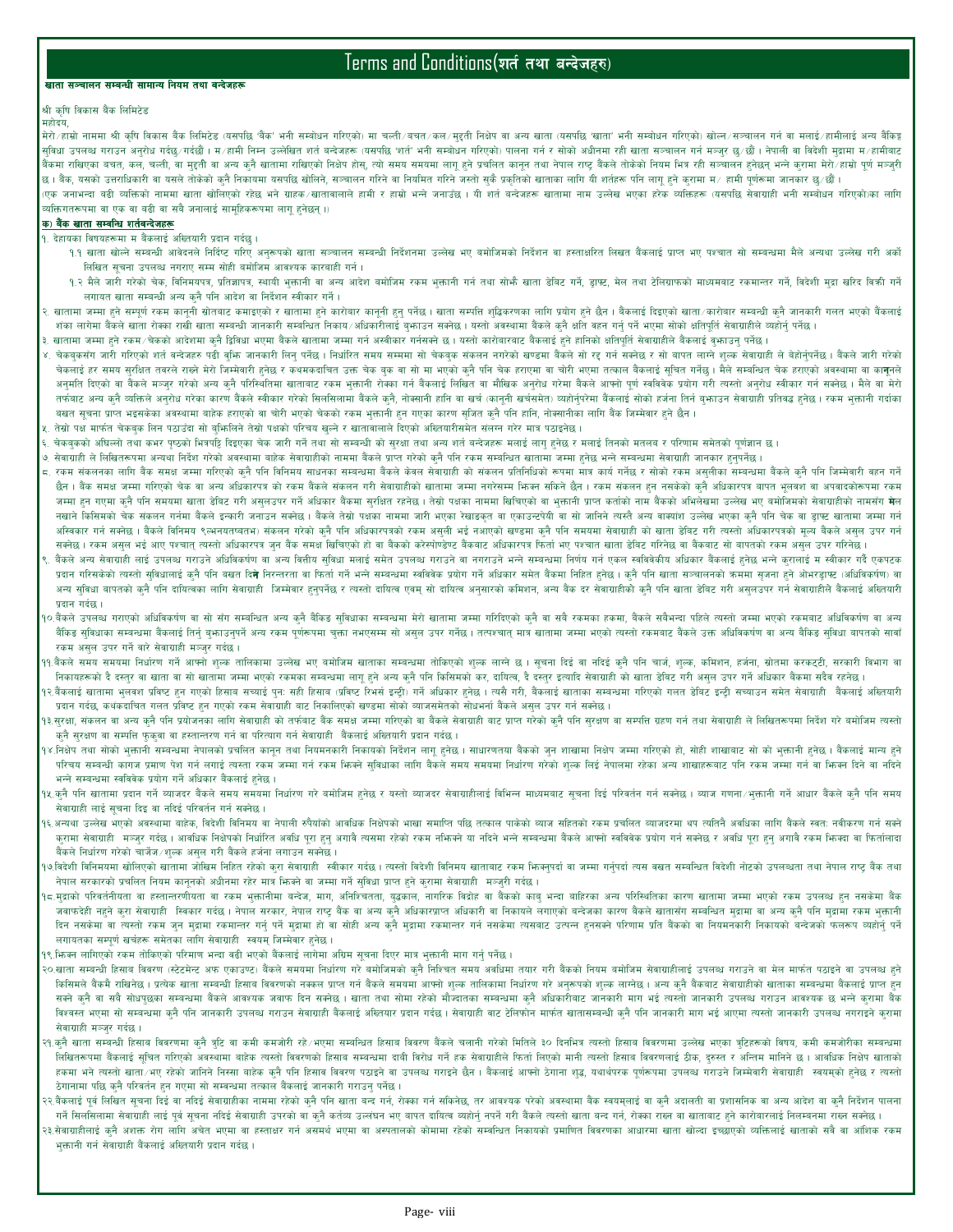- २४.कुनै पनि खाताका सम्बन्धमा हुने कुनै पनि कारोवारको कममा सेवाग्राहीको सुल्यु, अशक्तता वा यससे खालका अन्य कुनै घटना वा काम कारवाही) सुजित भई सो सम्बन्धमा बैंकले तोके वमोजिमका आवश्यक कागज प्रमाण सहित बैंकलाई लिखित सूचना प्राप्त नभएसम्म त्यस्तो कारोबारबाट हुन सक्ने कुनै पनि हामिन बैंकले कुनै पनि दायित्व व्यहोर्नु पर्ने छैन । साथै, कुनै सरकारी कार्यालयको हडताल, औद्योगिक कारबाही, यन्त्र उपकरणको गडवडी वा ऊर्जा आपूर्तिमा अवरोघ तथा अन्य बैंकको काबु भन्दा बाहिरको कुनै पनि परिस्थितिका कारण के कारको कारको कारण सेवाग्राही उपर पर्नसकने कुनै पनि हानि, नोक्सानी वा ढिलासुस्तीका सम्बन्धमा बैंकले कुन पनि दायित्व नव्यहोर्ने कुरामा सेवाग्राही मञ्जुर गर्दछ।
- २४.संयुक्त नाममा खोलिएका खाताहरूको हकमा अन्यथा लिखित सूचना सिरको अवस्थामा वाहेक संवेचार सेवेग परिका सबैने चेनेक, ड्राफ्ट, आदेश, विल तथा निजवाट हस्ताक्षरित वा दरपीठ गरिएका सबै निर्देश**न**∕नोट का सम्बन्धमा कुनै सेवाग्राहीले विवादित निवेदन सिखन बैकलाई चिताद समाज नभएसम्म सम्बन्धित खाता सञ्चालनमा बैंकले तत्कालै रोक लगाउन सक्नेछ । त्यस्ता सेवाग्राहीहरू बैंकले निजहरूलाई भुक्तानी गरेको तथा सो सम्बन्धमा बैंकले समय समयमा निर्धारण गरेको दरमा तिनुं अजाज बौज पत्र काला सम्बन्धमा बैकप्रति व्यक्तिगत रूपमा र∕वा संयुक्तरूपमा जिम्मेवार हुनेछन् ।
- २६.सेवाग्राहीको मृत्यु भएमा आवश्यकता बमोजिमको प्रकिया पूरा गरी प्रमाणपत्र तथा पाणपत्रको सकल बैक समक्ष पेश भए पश्चात्मात्र खातामा रहेको रकम भुक्तानीका लागि निकासा हुनेछ । सेवाग्राहीले अन्यथा निर्दिष्ट गरेको अवस्थामा बाहेक संयुक्त खाताको हकमा कुनै एक सेवाग्राहीको मुखा, सेवाग्राही मध्येको जीवत सेवाल सम्बल माति सम्पूर्ण बर्च सोही खाताबाट कट्टा गरी बाँकी रकम हस्तान्तरण गरिनेछ ।
- २७.नावालकको नाममा खोलिएका खाताहरूको हकमा, नावालक आरमो नावालक अवस्थामै रहिरहेको भए पनि वालिग भए पनि वैकले सम्बलित संरक्षक, बाबुआमा संरक्षक भएको अवस्थामा वा सम्बन्धित निकायबाट अन्यथा सूचना प्राप्त भएको अवस्थामा वा सम्बन्धित नगरेसम्म खाता खोल्ने सम्बन्धी आवेदनमा नाम उल्लेख भएका संरक्षकबाट प्राप्त निर्देशन बमोजिमनै खाता सञ्चालन सुचारु गर्ने अधिकार बैंकलाई हुनेछ।
- २८.आफूले फिकी लिएको नगद काउण्टरमै गणना गर्नुपर्ने र त्यस्तो रकममा कुनै कमी वा नपुग हुने गएमा सो सम्बनमा बैक जवाफ देही नहुने कुरामा मेरो पूर्ण मञ्जुरी छ। सेवाग्राहिले पेश गरेको चेक भन्दा वही रकम भुलवस भुक्तानी भएमा वढीहुन जाने रकम सेवाग्राहीले बैंकलाई फिर्ता गर्नु पर्नेछ ।
- २९.बैंकले कुनै कारणसमेत नदेखाई कुनै पनि खाता खोल्न इन्कार गर्ने वा खोलसकेको बाल बोलसको बाल का का बाल का का बाल आप राख्न आपश्यक पर्ने न्यूनतम मौज्दात तोक्न सक्नेछ । तोकिएको न्यूनतम मौज्दात तोक्न सक्नेछ । तोकिएको न्यूनतम मौज्दात अनिवार्यरूपमा कायम राख्नु पर्ने बारेमा सेवाग्राहीलाई जानकारी छ।
- ३०.क्नै कारणवश खाता बन्द ∕रोक्का ∕ निष्कृय भएमा खाता अध्यावधिक गर्न सेवाग्राही (म∕हामी) स्वयम् उपस्थित हुन मञ्जुर गर्दछ/गर्दछौ ।
- ३१.खाता अद्यावधिक गर्न तोकिएको समय भित्र सम्बन्धित शाखामा स्वयम् उपस्थित भई त्याप्ते सहिला अद्यावश्चिक गर्न मञ्जूर गर्दछ/गर्दछी । तोकिएको समय भित्र स्वयम् उपस्थित भई ल्याप्चे सहित सहीछाप गरी खाता अद्यावधिक गर्न असमर्थ भई खाता बन्द∕निष्किय भएमा मेरो∕हाम्रो पूर्णमञ्जुरी छ।
- ३२.खाता खोल्दा तथा सञ्चालन गर्दा विभिन्न समयमा बैंकले कागजपत्र, आवश्यक अन्य विराग तथा जानहीतक मते का अध्या मार्फत मागमा उक्त विवरण तथा आवश्यक कागजपत्र वृभाउन मञ्जूर गर्दछ∕गर्दछै/गर्दछै

#### <u>ख. फेसिमाइल (प्रतिलिपि हस्ताक्षर) बाट लिइने बैंकिड निर्देशन</u>

- .<br>१. बैंकलाई सेवाग्राहीले लिखितरूपमा अन्यथा निर्देश नगरेसम्म फीसमाइल मेशनका मोध्यमवाट सेवाग्राहीले नोकिल निर्देशन (यी शर्तहरूका सम्बन्धमा अन्यथा उल्लेख नभएसम्म सेवाग्राहीले माग गरे वा दिए बमोजिमका कुनै पनि निर्देशन समेत) बमोजिम कार्य गर्न बैंकलाई सेवाग्राही अख्तियार प्रदान गर्दछ। बैंकलाई त्यस्तो निर्देशन बमोजिम कार्य गर्नै पर्ने बाध्यता भने हुने छैन।
- देहायका कारणहरूले गर्दा तथा सोको सिलसिलामा बैंक उपर सृजना हुने वा बबार्डानु पर्ने सबै बकर गर्न सबै प्रकारका कार्यवाही, मुद्दा मामिला, कार्यविधि, लागत दाबी, माग, शुल्क खर्च नोक्सानी तथा अन्य कुनै पनि प्रकारका दायित्वबाट सेवाग्राहीले बैंकलाई मुक्त गर्नुका साथै सोको हर्जना समेत आफैंले तिरी बुफाई कुनै हानि नोक्सानी हुन दिने छैन ।
	- २.१ सेवाग्राहीको लिखित फेसिमाइल निर्देशन गलतरूपमा वा जालसाजीपूर्ण ढंगले फेवदल गरी, गलत अर्थ लिसिमले वा सूचना आदान प्रदानका क्रममा स्पष्ट बुभन नसकिने किसिमबाटै जारी भएको भएता पनि सरसती हेर्दा सेवाग्राहीले नै जारी गरेको जस्तो देखिन गई बैंकले त्यस्तो निर्देशन बमोजिम असल नियतमा कुनै काम बाहीकार गरेका कारण।
		- २.२ कथंकदाचित सेवाग्राहीको लिखित फेसिमाइल निर्देशन बैंकलई पठाउने वा बौकले प्राप्त भार्मको समकी बारणी, गल्ती वा गडबडीका कारण जुनरूपमा बैंक समक्ष प्रवाह हुनुपर्नेहो ,सो हुन नसकी वा बैंकलाई प्राप्त हुन नसकी बैंकले त्यस्तो निर्देशन बमोजिम कार्य गर्न नसकेका कारण।

#### ग. एटीएम⁄डेबिट कार्डका शर्तबन्देजहरू

१. कृषि विकास बैंक लि.मा व्यक्तिगत ∕ संयुक्त खाताहरू भएका व्यक्तिहरूले निमानुसार शर्त/बन्देल सा राजिक सेवा अस्तत शर्त बन्देवाहरू यस बैंक तथा कार्ड बाहक ग्राहक विचको सम्फौता मानिनेछ ।

- १.१ 'वैंक' भन्नाले कपि विकास बैंक लिमिटेड, 'कार्ड' भन्नाले ग्राहकलाई जारी गरिका विभिन्न ब्राहका अहसर काई,'क्रोडट काई,'प्रिंड काईहरू, 'एटीएम' भन्नाले अटोमेटेड टेलर मेशिन, पस भन्नाले प्वाईन्ट अफ सेल भन्ने वुभन् पर्छ। कार्ड बाहक' भन्नाले बैंकबाट जारी गरिएको कार्डको आधिकारिक बाहक, पिन' भन्नाल परिचय नम्बर, 'कडबाहक' भन्नाले विचतीय भक्तनीको लागि प्रयोग हुने कार्ड लिने सेवाग्राही भन्न वुभनपर्छ।
- १.२ कार्डवाहकले आफनो खाताको रकम√रकमबाट ए.टी.एम मेशिनबाट रकम फिक्न, पस मेशिनमा कार्ड रूपमा कार बाजा अप परते प्रकारको विद्यतिय विधि∕प्रकिया अवलम्बन गरि सामान खरिद गर्न सक्नेछन् ।
- १.३ कार्ड तथा कार्डसँग सम्बन्धित सम्पूर्ण शुल्क, दस्तुर् एवम लागूहुने ब्याज निर्दिष्ट गरिएको खाताबाट डेविट गरिनेछ।
- १.४ संयुक्त खाताको हकमा संयुक्त खाताका सम्पूर्णरू सदस्यहरु संयुक्तरूपमा कार्डवाट गरिएका सम्पूर्ण कारोवारहरूका लागि उत्तरदायी हुनेछन् ।
- १.५ कार्डवाहकले आफुवाहेक अरूले कार्ड प्रयोग गर्न नपाउने गरी सम्पूर्ण सावधानी अपनाउनु कार्डको पिन र अन्य गोप जानकारी अत्यन्त गोपनिय रुपमा राख्नुपर्नेछ । कार्डको अनाधिकृत प्रयोगबाट हुने परिणामको जिम्मेवारी कार्ड वाहक स्वयंको हुनेछ ।
- १.६ कार्ड रद्द गर्ने, बन्द गर्ने, नविकरण गर्ने एकोहोरो अधिकार बैंकमा निहित हुनेछ।
- १.७ कार्ड हराएमा, चोरी भएमा, पिन कोड विसेंमा, गलत पिनको प्रयोगले कार्ड कार्क कार्डवाहकले बैंकलाई लिखित रूपमा तुरूत्त जानकारी गराएपछि कार्डलाई रोक्ने कार्य गरी नयाँ कार्ड∕पिन जारी वा कार्ड अनल्लक गरिनेछ ।
- १.८ कार्डवाहकले निम्न अवस्थामा बैंकलाई तुरून्त सूचना गर्नुपर्दछ ।
- १.९ यदि कारोबारमा कुनै विवाद वा शंका लागेमा कारोबार भएको १२० दिनभित्र बैंकले निर्दिष्ट गरेको फारमा काईवाहकको नाम काई नम्बर, कारोबार मिति र रकम सहितको विवरण पेश गर्नुपर्नेछ । यदि तोकिएको समय भित्र बैंकलाई यस्तो जानकारी नगराए कार्डवाहकलाई हुने वित्तीय नोक्सान प्रति बैंक जिम्मेवार हुनेछैन ।
- १.१० रकम फिर्ता पाउने क्रममा विक्रेता अथवा सेवा प्रदायकको ढिला सुस्तीबाट हुन जाने कुनै नोक्सानमा बैंक उत्तरदायी हुनेछैन।
- १.११ ने रा.बैंकको निर्देशन भित्र रहि एटीएमबाट रकम भिन्नन सक्ने सीमा तोक्ने अधिकार बैंकमा निहित हुनेछ ।
- १.१२ प्रस्तुत बन्देज तथा शर्तहरूमा कार्डवाहकले पालना नगरेको कारणबाट बैंकमा पर्नजाने सम्पूर्ण नोक्सान, क्षति अथवा खर्चको सोधभर्ना कार्डवाहकबाट हुनेछ।
- १.१३ वैंकले उल्लेखित शर्त तथा बन्देजहरु समय समयमा आंशिक अथवा पर्णरूपमा संशोधन नयाँ वँदा थप अथवा परिवर्तन गर्न सक्नेछ । सबैखाले शर्त बन्देजहरू पूर्णरूपमा स्वीकार र परिपालना गर्नपर्नेछ ।
- १.१४ उल्लेखित शर्त तथा बन्देजहरू कार्डवाहकले कार्ड प्राप्त गर्ने बित्तिकै कार्ड सुविधा उपयोग गर्दासम्म लागृहनेछ।

#### २.वैधता:

- २.१ कार्डको वैधता ४ वर्षको हुनेछ, कार्डवाहकको कार्ड नवीकरण गर्ने लिखित अनुरोध नआएमा कार्ड स्वत नविकरण हुनेछ ।
- २.२ बैंकले कार्ड लिन आउन जानकारी गराउनासाथ बैंकमा सम्पर्क गरी कार्ड संकलन गर्नु ग्राहको दायीत्व हुनेछ ।
- २.३ प्रयोगमा नल्याए पनि ४ वर्षको अवधिसम्म सिप्टमबाट कार्ड स्वतः निष्किय हुनेछैन । तर, खाता निष्किय भएमा खाता सकिय नभएसम्म कार्डबाट कारोबर नहुन सक्नेछ ।

#### घ. इन्टरनेट बैंकिड/मोबाईल बैंकिडका शर्तबन्देजहरू

१.यस बैंकले प्रदान गर्ने इण्टरनेट बैंकिङ शोबाईल बैंकिङ सेवालाई नियमन गर्ने बनेदारुका शर्त मनिका पार्था परिवालिं आप गर्नका लागि बैंक समक्ष आवेदन गरेको छ र बैंकले उक्त सेवा प्रयोग गर्ने गरी दवै पक्षको परीक्षणको र योग्यताको निर्धारणगरेको छ। दुवै पक्षहरुले देहायका शर्त बन्देजहरूको अक्षरश: पालना गर्ने राजराज सेवाहरू प्रदान गर्न र उपयोग गर्नका लागि मञ्जुर भएका छौं।

- १.१ प्रदान गरिने सेवाको क्षेत्र, समय र प्रकार समयसमयमा निर्धारण गर्ने र परिमार्जन गर्ने अधिकार बैंकसमक्ष निहित रहेको छ।
- १.२ प्रयोगकर्ता बैंकको ग्राहक हुनुपर्नेछ र बैंकको कुनै शाखामा निजको खाता रहेको हुनुपर्नेछ ।
- १.३ सेवाका सम्बन्धमा निजले बैँकलाई उपलब्ध गराँएका सबै सूचनाहरू सत्य, पूर्ण, सान्दर्भिक र अद्यावधिक हुनेछन् ।
- १.४ ग्राहकले उपलब्ध गराएको मोबाइल नम्बर र इमेल ठेगानामा बैकले इन्टरनेट बैंकिङ/मोबाईल बैंकिङको लगइन पासबर्ड तथा कारोबारकालागि पटके पासबर्ड ओटिपी पठाउने छ।
- १.५ नेपाल राष्ट्र बैंकको निर्देशन अन्तर्गत रहि बैंकले इन्टरनेट बैंकिङ/मोबाईल बैंकिङको कारोवारको सीमा तोक्नेछ।
- ....<br>१.६ सेवा प्रयोगकर्ताले आफनो लगईन पासवर्ड र अरु गोप्य सुचनाहरु अतिगोप्य राजु पति संस्थान र गोपनिय बनाउन बैंकले गाहकलाई दिएका निर्देशन, सुफावहरुको अक्षरश: पालना गर्नु ग्राहकको दायीत्व हुनेछ ।<br>१.७ सेवाको सम्बन्धमा ग्राह
- 
- १.८ वैंकले अनलाइनको माध्यमबाटै कनै निर्देशन प्राप्त भाएको कारोबार∕बा सम्पन गरिएको कनै सम्पपिट बा गएजले सम्पाएट बा सूचना प्रसारण हने बित्तिकै ग्राहकले प्राप्त गरेको मानिनेछ र यस्ता सम्पाप्ट बा सचनाहरू हेर्ने कर्तव्य ग्राहकको हनेछ ।
- १.९ कुनै पनि कम्प्युटर वा साइवर अपराध (जस्तै: ह्याकिङ, फिसिङ, ट्रोजन वा भाइरस, इत्यादि) का लागि बैंक जवाफर्दा हुने र अवैध तथा जालसाजीपूर्ण विधिहरु द्वारा गरिएको कुनै पनि अनाधिकृत कारोवारका लागि समेत बैंक उत्तरदायी हुने छैन ।
- १.१० सेवाको शुरुवात, निरन्तर, नविकरण, समाप्ती गर्ने र यस सम्बन्धि सबै किसिमका शुल्क तोक्ने र संशोधन गर्ने अधिकार बैंकमा निहित रहनेछ। ग्राहकलाई यस्तो जानकारी सार्वजनिक रुपमा गरिनेछ, जसको पालना गर्नु ग्राहकको लागि बाध्यकारी हुनेछ ।
- १.११ ग्राहकले सेवाको कुनै पनि अंश वा सो सँग सम्बन्धित कुनै सफ्टेबेयर वा हार्डबेयर बिगार्ने, अनुवाद वा परिवर्तन गर्ने, थप्ने वा घटाउने, स्तरवृद्वि गर्ने, वा अन्य तरिकाले मेटाउने छैन ।
- १.१२ ग्राहकले स्वीकार र महसुश गर्दछ कि सूचना, प्रतिवेदन, तिनको फाराम ढाँचा, सम्पादनको ढाँचा व विधि, छनोट, बनावट, प्रस्वृति र अभिव्यक्ति यस बैंक र सम्वन्धित सूचकहरूका बौद्धिक सम्पत्ति (प्रतिलिपि, व्यापारिक चिन्ह, पेटेण्ट, प्रारूप, सिर्जना, अविष्कार इत्यादि), व्यापारिक गोण्या, गोपनीय सम्पतिहरू भएकोले बैंकको पूर्व सक्ती बिना कुनै पनि गोपनिय सूचना अन्य व्यक्तिलाई बेच्ने, हस्तान्तरण गर्ने, खुलासा गर्ने, प्रदान गर्ने, भाडामा दिने, बाँड्ने, सापटी दिने, वितरण गर्ने, प्रसारण गर्ने, प्रचलनमा ल्याउने, डाउनलोड वा पुनरोत्पादन गर्ने वा अन्य कुनैपनि तरिकाले व्यापारिक सचनाको दोहन गर्ने छैन ।
- १.१३ वैंकले सेवासँग सम्बन्धित सबै प्रणालीहरु पर्यात सुरक्षा साबधानीका साथ जडान गरिएको कुरा सुनिश्चित लागि औचित्यपूर्णरूपमा व्यावहारिक कदमहरू चालेछ, ताकि ती प्रणालीहरू सञ्चालनमा आउने जोखिमहरू निवत्रण र व्यवस्थापन गर्न सकियोस् । बैंक वा कनै पनि सूचकले यस कराको प्रताश प्रदानों तान के बेबा सहस्या आरब पर्वाधिक पदार्थबाट मुक्त रहेको छ । प्रयोग, आयस्ता, मुनाफा वा बचतको नोक्सानी सहित जुनसुकै ्<br>आनुसांगिक, परोक्ष, विशेष, परिणाम जन्य वा उदाहरणीय क्षतिका लागि बैंक वा कुनै पनि सूचक ग्राहक वा अन्य कुनै व्यक्ति प्रति जिम्मेवार हुने छैन ।
- १.१४ वैंकले जुनसुकै समयमा कुनै सूचना वा कारण नदिईकन ग्राहकले प्रयोग गरिरहेको सबै वा केही सेवाहरु निलम्बन वा खारेज गर्न सक्नेछ ।

# २.वैधता

२.१ सेवा सम्फौताको वैधता १ वर्षको हुनेछ। सेवा बन्द गर्नको लागि ग्राहकबाट लिखित निवेदन प्राप्त नभएमा स्वत सेवा नविकरण हुनेछ।